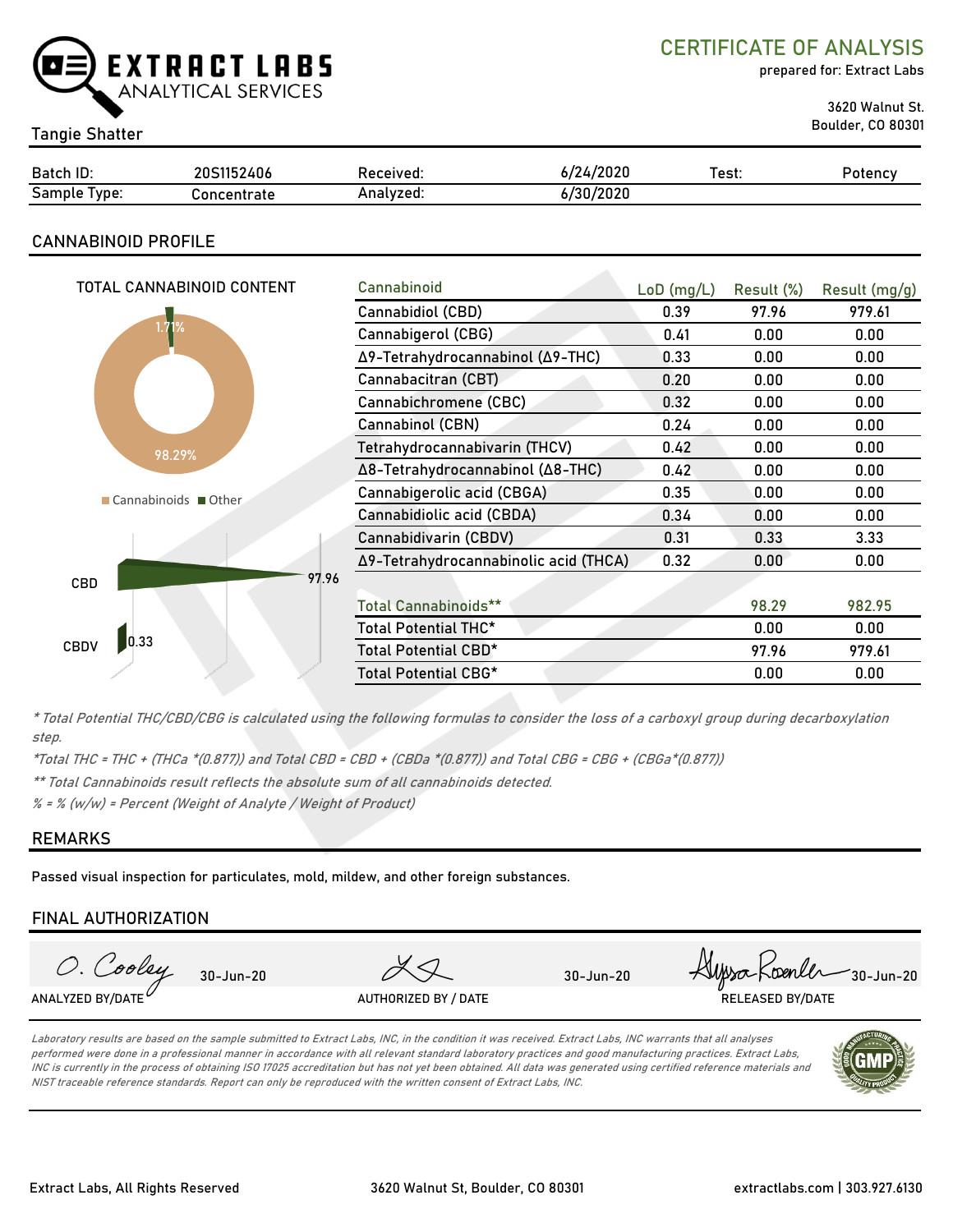

CERTIFICATE OF ANALYSIS

prepared for: Extract Labs

 3620 Walnut St. Boulder, CO 80301

### Tangie Shatter

| Batch ID:                | 20S1152406  | Received:               | 6/24/2020 | Test:               | <b>Residual Solvents</b> |  |
|--------------------------|-------------|-------------------------|-----------|---------------------|--------------------------|--|
| Sample Type:             | Concentrate | Analyzed:               | 7/1/2020  |                     |                          |  |
| <b>RESIDUAL SOLVENTS</b> |             |                         |           |                     |                          |  |
| <b>SOLVENT</b>           |             | <b>REPORTABLE RANGE</b> |           | <b>RESULT</b> (ppm) |                          |  |
| Acetone                  |             | 100-1000                |           | 0.00                |                          |  |
| Acetonitrile             |             | 100-1000                |           | 0.00                |                          |  |
| <b>Benzene</b>           |             | $0.2 - 4$               |           | 0.00                |                          |  |
| <b>Butanes</b>           |             | 100-1000                |           | 0.00                |                          |  |
| Ethanol                  |             | 100-1000                |           | 0.00                |                          |  |
| Heptane                  |             | 100-1000                |           | 0.00                |                          |  |
| <b>Hexanes</b>           |             | $6 - 120$               |           |                     | 0.00                     |  |
| <b>Isopropyl Alcohol</b> |             | 100-1000                |           |                     | 0.00                     |  |
| Methanol                 |             | 100-1000                |           |                     | 0.00                     |  |
| Pentane                  |             | 100-1000                |           |                     | 0.00                     |  |
| Propane                  |             | 100-1000                |           |                     | 0.00                     |  |
|                          |             |                         |           |                     |                          |  |

#### REMARKS

Passed visual inspection for particulates, mold, mildew, and other foreign substances.

#### FINAL AUTHORIZATION

O. Cooley ANALYZED BY/DATE $^\nu$  authorized by / Date the contract of the released by/date released by/date

Toluene 0.00

18-360

43-860

Xylenes 0.00

1-Jul-20  $75$  1-Jul-20  $74$   $\mu$ sa  $5$   $\mu$ -Jul-20

Laboratory results are based on the sample submitted to Extract Labs, INC, in the condition it was received. Extract Labs, INC warrants that all analyses performed were done in a professional manner in accordance with all relevant standard laboratory practices and good manufacturing practices. Extract Labs, INC is currently in the process of obtaining ISO 17025 accreditation but has not yet been obtained. All data was generated using certified reference materials and NIST traceable reference standards. Report can only be reproduced with the written consent of Extract Labs, INC.